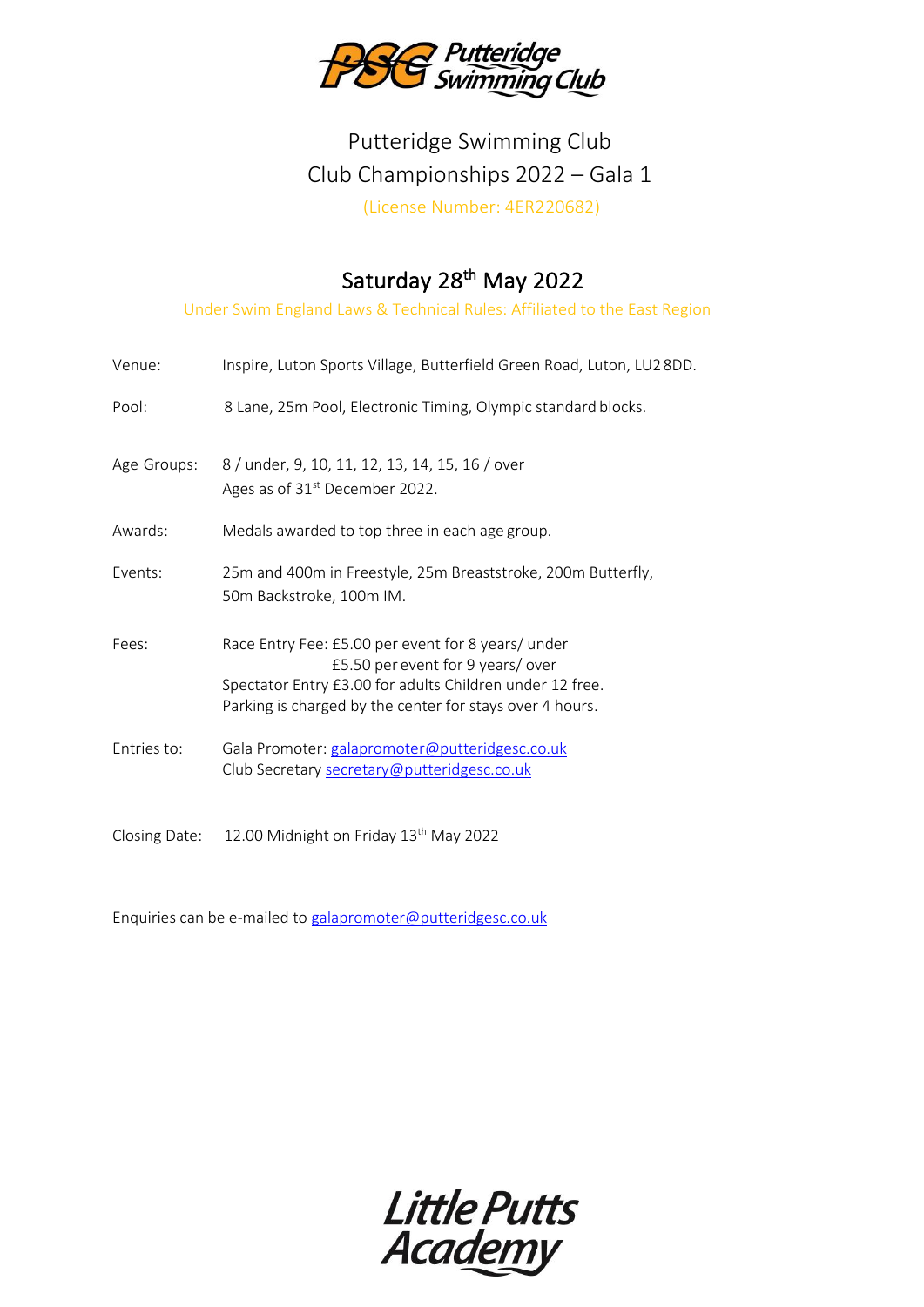

## Putteridge Swimming Club Club Championships 2022 – Gala 1 (License Number: 4ER220682)

#### Saturday 28<sup>th</sup> May 2022

Under Swim England Laws & Technical Rules: Affiliated to the East Region

### Schedule of Events

Warm up: 18.00; Start: 18.30

| Event 101        | Girls       | 9 years/over   | 400m Freestyle   |
|------------------|-------------|----------------|------------------|
| Event 102        | <b>Boys</b> | 9 years/over   | 400m Freestyle   |
| Event 103        | Girls       | 9 years/over   | 100m Ind Medley  |
| Event 104        | <b>Boys</b> | 9 years/over   | 100m Ind Medley  |
| <b>Event 105</b> | Girls       | 8 years/ under | 25m Breaststroke |
| Event 106        | <b>Boys</b> | 8 years/ under | 25m Breaststroke |
| Event 107        | Girls       | 9 years/over   | 200m Butterfly   |
| Event 108        | <b>Boys</b> | 9 years/over   | 200m Butterfly   |
| Event 109        | Girls       | 8 years/ under | 25m Freestyle    |
| Event 110        | <b>Boys</b> | 8 years/ under | 25m Freestyle    |
| Event 111        | Girls       | 9 years/over   | 50m Backstroke   |
| Event 112        | <b>Boys</b> | 9 years/over   | 50m Backstroke   |

Little Putts<br>Academy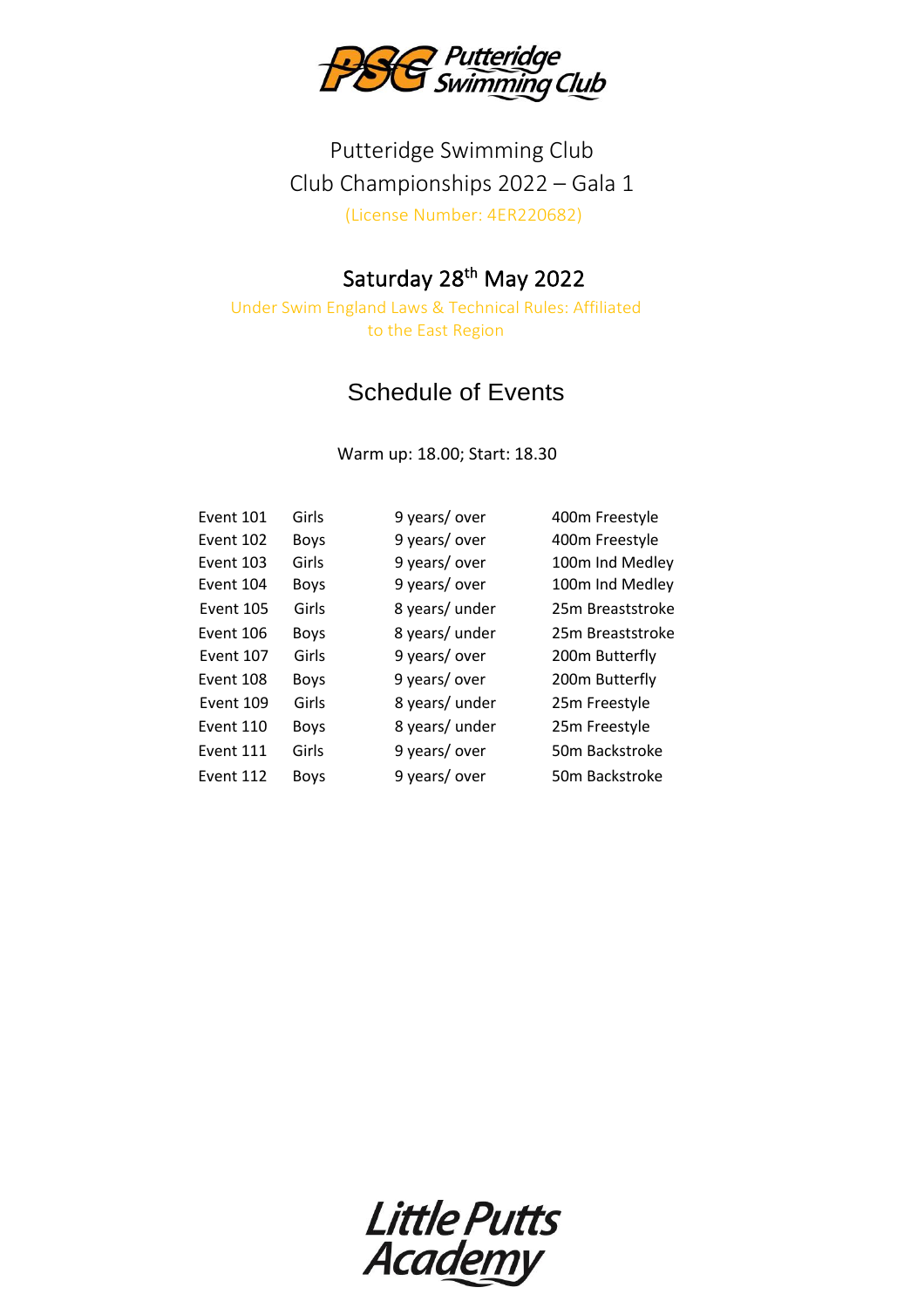

Meet Conditions and Information (License Number: 4ER220682)

- 1. Swimmers must be Swim England Registered Category 1 or 2.
- 2. The age groups for boys and girls are 8 years and under and 9, 10, 11, 12, 13, 14, 15 and 16 years and over, age as of 31st December 2022.
- 3. The meets will take place at Inspire, Luton sports village on the following dates and events:
	- a. Saturday  $28^{th}$ May 2022 girls and boys 8yrs/ under 25m Breaststroke, 25m Freestyle, girls and boys 9yrs/ over 400m Freestyle, 100m Ind Medley, 200m Butterfly, 50m Backstroke
	- b. Saturday 25<sup>th</sup> June 2022 girls and boys 8yrs/ under 25m Butterfly, 25m Backstroke, girls and boys 9yrs/ over 100m Freestyle, 200m Backstroke, 50m Breaststroke, 400m Ind Medley
	- c. Saturday 24<sup>th</sup> September 2022 girls and boys 8yrs/ under 25m Breaststroke, 25m Freestyle, girls and boys 9yrs/ over 100m Backstroke, 200m Breaststroke, 50m Butterfly, 200m Freestyle
	- d. Saturday 29<sup>th</sup> October 2022 girls and boys 8yrs/ under 25m Butterfly, 25m Backstroke, girls, and boys 9yrs/ over 100m Butterfly, 50m Freestyle, 200m Ind Medley, 100m Breaststroke.
- 4. This Licensed Meet shall be subject to Swim England Laws and Regulations, and Swim England Technical Rules of Racing Rules and is licensed by the Swim England East Region as a level 4 meet, license number: 4ER 220682.
- 5. The promoter of this event is Mrs. Emma Newman-Baronius.
- 6. All swimmers must be a member of Putteridge Swimming Club to enter events. Dual registered club swimmers are permitted to swim on a time trial basis only.
- 7. Entry times will be taken from the British Swimming rankings database.
- 8. Swimmers will be given a 'no time' where they are entering an event for the first time.
- 9. Heats will be swum with all age groups combined and swimmers seeded by entry times.
- 10. Over the top starts may be used at the referee's discretion.
- 11. Inspire swimming pool is an 8 lane, 25m pool and electronic timing will be used.
- 12. There is a £5.00 fee per event entered for 8 years/ under, with a £5.50 fee per event for 9 years/ over.
- 13. The General Data Protection Regulation (GDPR) 2018, requires Putteridge Swimming Club to provide you with certain information and to obtain your consent before processing data about you. Processing includes: obtaining, recording, holding, disclosing, destruction or retaining information. We require certain personal data for the purpose of making entries to the competition, managing the meet, and the submission of results to rankings. The information provided by you will be processed in accordance with GDPR (2018). Consent to process such personal data is deemed to have been given by the submission of the entry. Where the personal data of competitors, officials and coaches/ team manager has been passed to us by a third party such as a club rather than by the individual themselves, we rely on the third party to make sure that consent has been obtained. For more information, please use this link: **<https://www.putteridgesc.co.uk/archives/2019/04/24/privacy-notice-swim-meets/>**
- 14. To enter, please pass entry form to gala promoter or alternatively email your entry form to [galapromoter@putteridgesc.co.uk.](mailto:galapromoter@putteridgesc.co.uk) If you wish to enter more than one swimmer, please make a copy of the entry form for each swimmer.
- 15. In accordance with the Swim England Child Safety Procedures and Policies all parents or carers of swimmers under the age of 18 who wish to take photographic or video images are requested

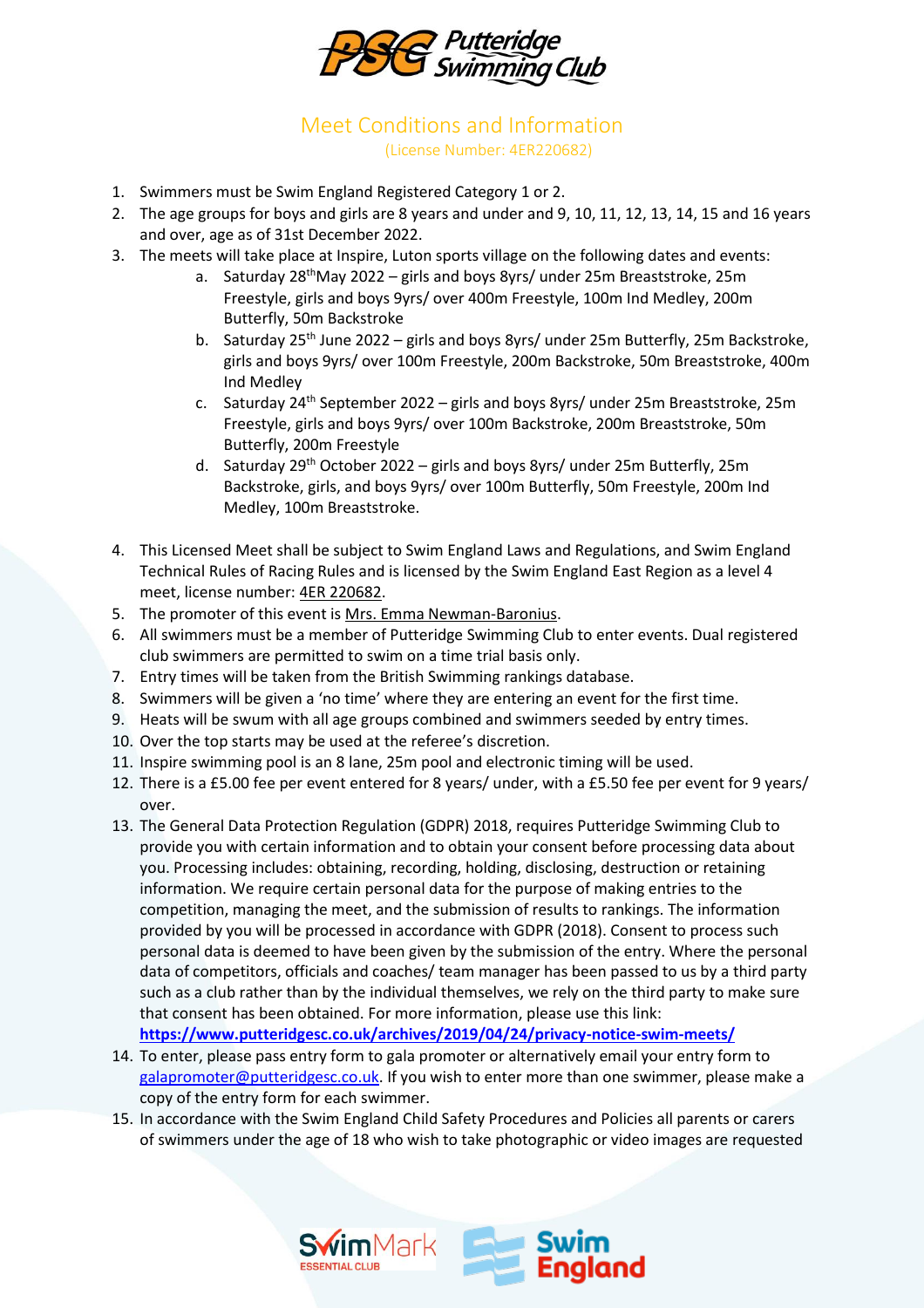

#### Meet Conditions and Information (License Number: 4ER\*\*\*\*\*\*)

- 16. to focus on their own child as much as reasonably possible and to avoid including other children in those images., particularly if those images are being shared with family and friends through social media platforms. Should you have any concerns about photography or filming at this event then please bring them to the attention of the Meet Promoter, Emma Newman-Baronius.
- 17. All participants must observe the safety precautions in operation at Inspire, Luton. Neither the Promoter nor Putteridge Swimming Club will be held responsible for any losses or damage to property occurring during this meet.
- 18. Following the closing date, a draft entry listing by event will be posted on the Clubs website for review.
- 19. Late entries will not be accepted. Entries from new members after the closure date will be at the discretion of the Promoter.
- 20. A swimmer will be required to inform his/her withdrawal at least 15 minutes before the start of the session.
- 21. Medals will be awarded to the top three in each age group and event.
- 22. There will be an entry admission charge of £3.00 for Adults, OAP's; 12 and under are free.
- 23. Results of the Club Champs will be posted on the Clubs website and submitted to British rankings for uploading to the rankings.
- 24. Any matter not covered by these conditions will be determined by the Promoter and Referee, subject to Swim England Laws, Regulations and the Swim England Technical Rules of Racing.
- 25. Results from 25m races will not go to rankings.